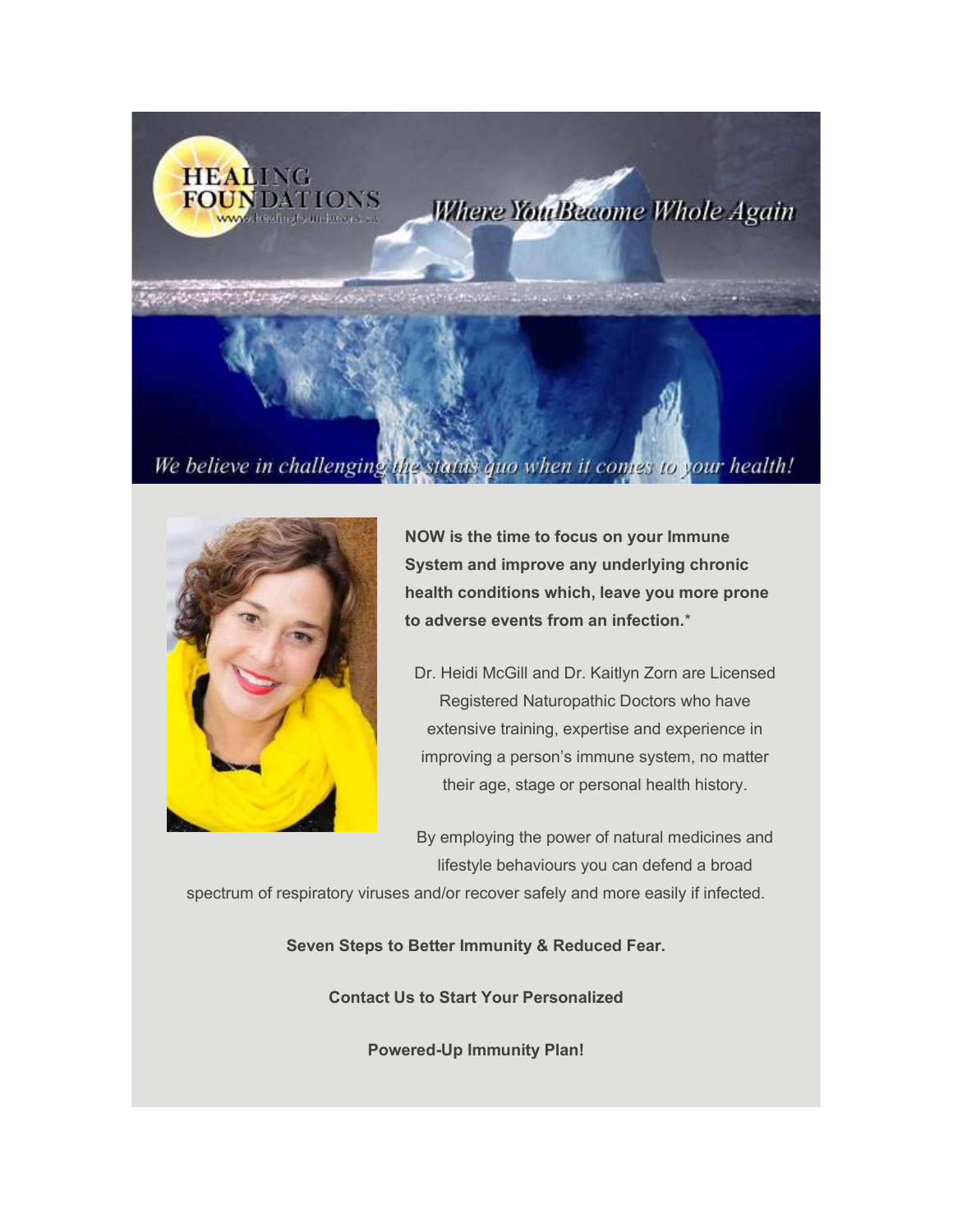\*There is no evidence that naturopathic medicines prevent infection or protect against adverse complications from the current Covid-19 pandemic.

\*Your ND's aim is to teach you about your extra-ordinary, intelligent immune system and how it is related to your nervous system (fear) and intestinal system (gut health), while equipping you with practical, personalized ways of caring for your body and mind during this unprecedented time.

No big claims or magic bullets. Just good things you can feel great about!

First Do No Harm.

Treat the Whole Person.

Empower & Educate.

Prevent Disease & Promote Optimal Health.

Treat the Root Cause.

Harness The Healing Power of Nature.

Employ Safe, Effective, Natural Medicines to Help The Body Heal Itself.

Medically trained & Naturally focused.

Sincerely Yours in BIG HEALTH, Heidi McGill, ND. Clinic Owner

 $\sum_{i=1}^{n}$ 

IT IS OUR SINCERE PLEASURE TO SERVE YOU. THANK YOU FOR YOUR BUSINESS.